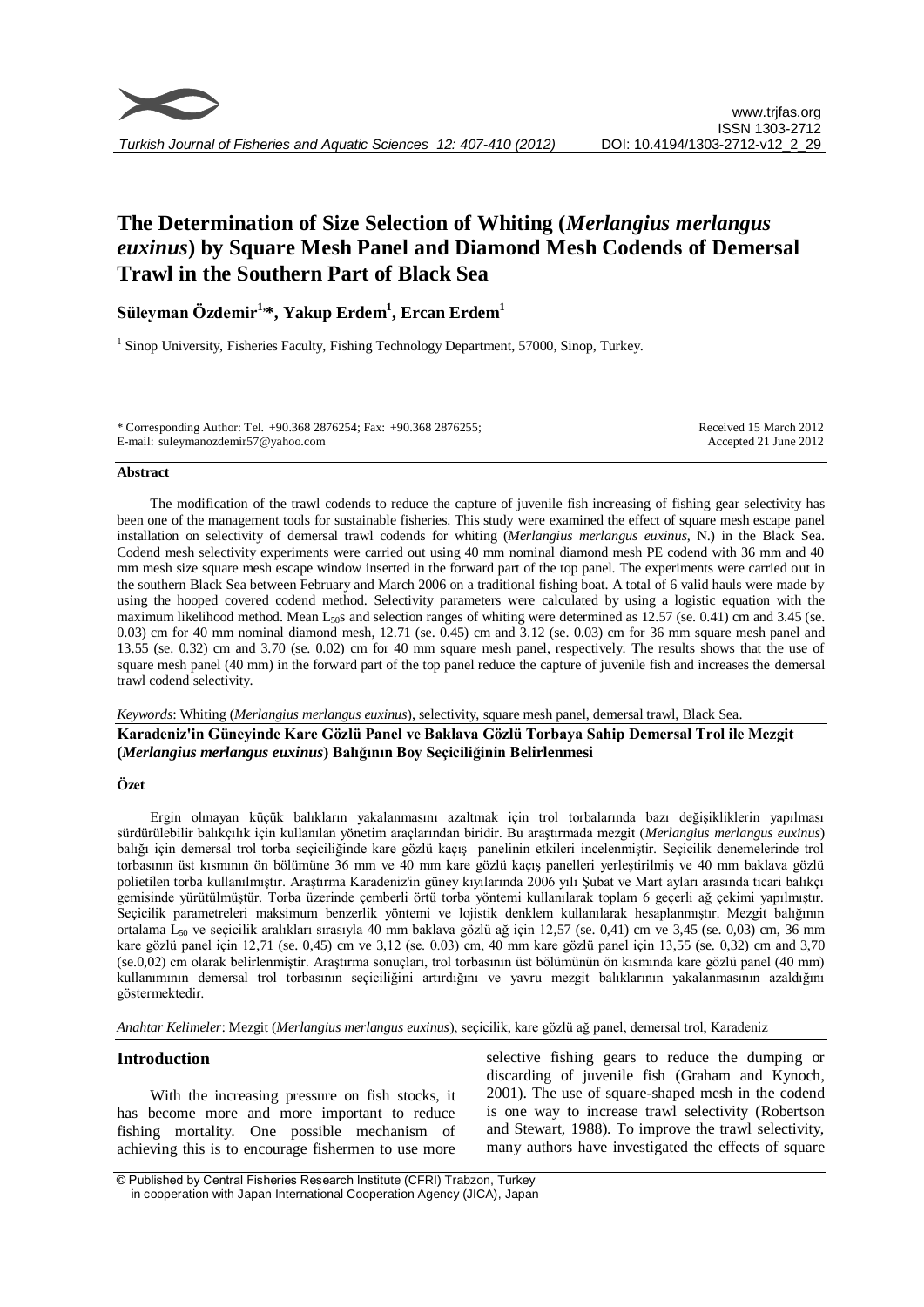mesh panels and windows on codend selectivity in the past decades. These researches especially focused on bottom trawl fishery (Broadhurst *et al*., 1999). The results indicate that the selective properties of such codends are different from those for diamond mesh codends, and that the 50% retention lengths  $(L_{50})$  for square mesh codends are larger than those for diamond mesh codends of the same nominal mesh size for round ground fish (Stergiou, 1999). Little work has been carried out to establish the selectivity of square mesh panels or codends in the Southern Black Sea of Turkey. Zengin *et al*. (1997) found that for whiting (*M. merlangus*) the square mesh codend was significantly more selective and retained fewer immature fish than the conventional diamond mesh codend. The 36 mm, 40 mm and 44 mm mesh size square mesh codends showed higher selectivity characteristics than the 40 mm size of diamond mesh codend for red mullet (*Mullus barbatus ponticus*) and whiting (*Merlangius merlangus euxinus*) were found in the Middle Black Sea (Özdemir, 2006). Trawlrelated discards are generally a result of conventional diamond mesh codends in relation to the minimum landing size (MLS) of the target species, particularly in a multi-species fishery (Graham and Kynoch, 2001). The catch composition of bottom trawl fisheries of the Black Sea comprises of more than ten fish species and the Black Sea has a multi-species fishery characteristic and the bottom trawls used is conventional (Özdemir, 2006). This study investigates the effects of the 36 mm and 40 mm square mesh panel in the conventional bottom trawl gear used in Turkish Black Sea ground fishery for whiting.

#### **Materials and Methods**

Experiments were carried out on a commercial fishing boat in the Western Black Sea, between February and March 2006. Water depth of the fishing

ground was between 30-80 m. Towing speed varied between 2.2-2.8 knots and towing duration was 90 minutes in all the hauls. Experiments were carried out to investigate the effect of a 150 cm by 280 cm (40 mm mesh size and 36 mm mesh size) square mesh escape window on the selectivity of a 40 mm diamond mesh size PE netting diamond mesh codend. A square mesh escape window made of the same material as the codend was inserted into the front part of its top panel. The position of the window was 50 cm aft to the tunnel codend attachment line and 10 meshes from the sides of the top panel. The method of measuring selectivity was based on the hooped covered codend technique (Wileman *et al*., 1996). The cover was 10 m in length and was made of multifilament polyamide diamond mesh netting of 20 mm mesh size. Two hoops in 3 m diameter supported it. Selectivity parameters of the individual hauls were estimated by means of an MS-Excel file which is run by the "solver" tool (Tokai, 1997). Data were analyzed by using a logistic equation with the maximum likelihood method (Wileman *et al*., 1996). Then, between haul variation was calculated by using ECModel (Con-Stat). The results of the selection analysis for whiting are presented in separate tables (Table 1) giving the estimated parameters  $V_1$  and  $V_2$ of the fitted logistic curves for all individual hauls, and mean curves calculated (Fryer, 1991). The Kruskal-Wallace one way analysis of variance method was used for the mean selection parameters of the three codend types.

## **Results**

A total weight of 255.5 kg fish was caught in codend and cover during 9 hours of trawling in 6 valid hauls. The total catch was composed of 185.5 kg whiting. 50% retention length  $(L_{50} s)$  and selection ranges (SR) for all the hauls and mean curve of

**Table 1.** February and March selectivity parameter estimates for whiting (*Merlangius merlangus euxinus*) in individual hauls with square mesh escape panel installed codend and their mean values. Fifty percent retention lengths  $(L_{50})$ , selection ranges (SR), selection factor (SF).

| Selectivity<br>Parameters  | 36 mm Square Mesh Panel |           |                      | 40 mm Square Mesh Panel |           |                     | 40 mm Conventional |           |                      |
|----------------------------|-------------------------|-----------|----------------------|-------------------------|-----------|---------------------|--------------------|-----------|----------------------|
|                            | Feb.                    | March     | Mean                 | Feb.                    | March     | Mean                | Feb.               | March     | Mean                 |
|                            | Haul 1                  | Haul 4    | Fryer                | Haul 2                  | Haul 5    | Fryer               | Haul 3             | Haul 6    | Fryer                |
| $V_I$                      | $-0.7473$               | $-0.6841$ | $-0,7157$            | $-0,6230$               | $-0,5731$ | $-0,5980$           | $-0.6339$          | $-0.6393$ | $-0,6366$            |
| V <sub>2</sub>             | 9.5007                  | 8.6933    | 9.097                | 8.5227                  | 7.6975    | 8.1101              | 7.9992             | 8.0045    | 8.0018               |
| Standard error<br>of $v_1$ | 0.33                    | 0.57      | 0.45                 | 0.20                    | 0.43      | 0.32                | 0.43               | 0.39      | 0.41                 |
| Standard error<br>of $\nu$ | 0.02                    | 0.04      | 0.03                 | 0.01                    | 0.03      | 0.02                | 0.03               | 0.03      | 0.03                 |
| $L_{25}$                   | 11.24                   | 11.10     | 11.17 <sup>a</sup>   | 11.92                   | 11.51     | 11.71 <sup>b</sup>  | 10.89              | 10.80     | $10.85$ °            |
| $L_{50}$                   | 12.71                   | 12.70     | $12.71$ <sup>a</sup> | 13.68                   | 13.43     | $13.55^{b}$         | 12.62              | 12.51     | $12.57$ <sup>a</sup> |
| $L_{75}$                   | 14.18                   | 14.31     | $14.25$ <sup>a</sup> | 15.44                   | 15.34     | 15.39 <sup>b</sup>  | 14.35              | 14.23     | 14.29 <sup>a</sup>   |
| SR                         | 2.93                    | 3.21      | $3.12^{a}$           | 3.53                    | 3.83      | 3.70 <sup>b</sup>   | 3.47               | 3.43      | $3.45$ $\degree$     |
| SF                         | 0.35                    | 0.35      | $0.35$ <sup>a</sup>  | 0.34                    | 0.33      | $0.34$ <sup>a</sup> | 0.31               | 0.31      | 0.31 <sup>b</sup>    |
| N codend                   | 908                     | 1277      | 1093                 | 690                     | 1018      | 854                 | 778                | 861       | 820                  |
| N cover                    | 2456                    | 2789      | 2668                 | 3004                    | 3163      | 3084                | 1442               | 1958      | 1700                 |

*Test: a,b,c (→) Differences between groups show with different letter is significant.*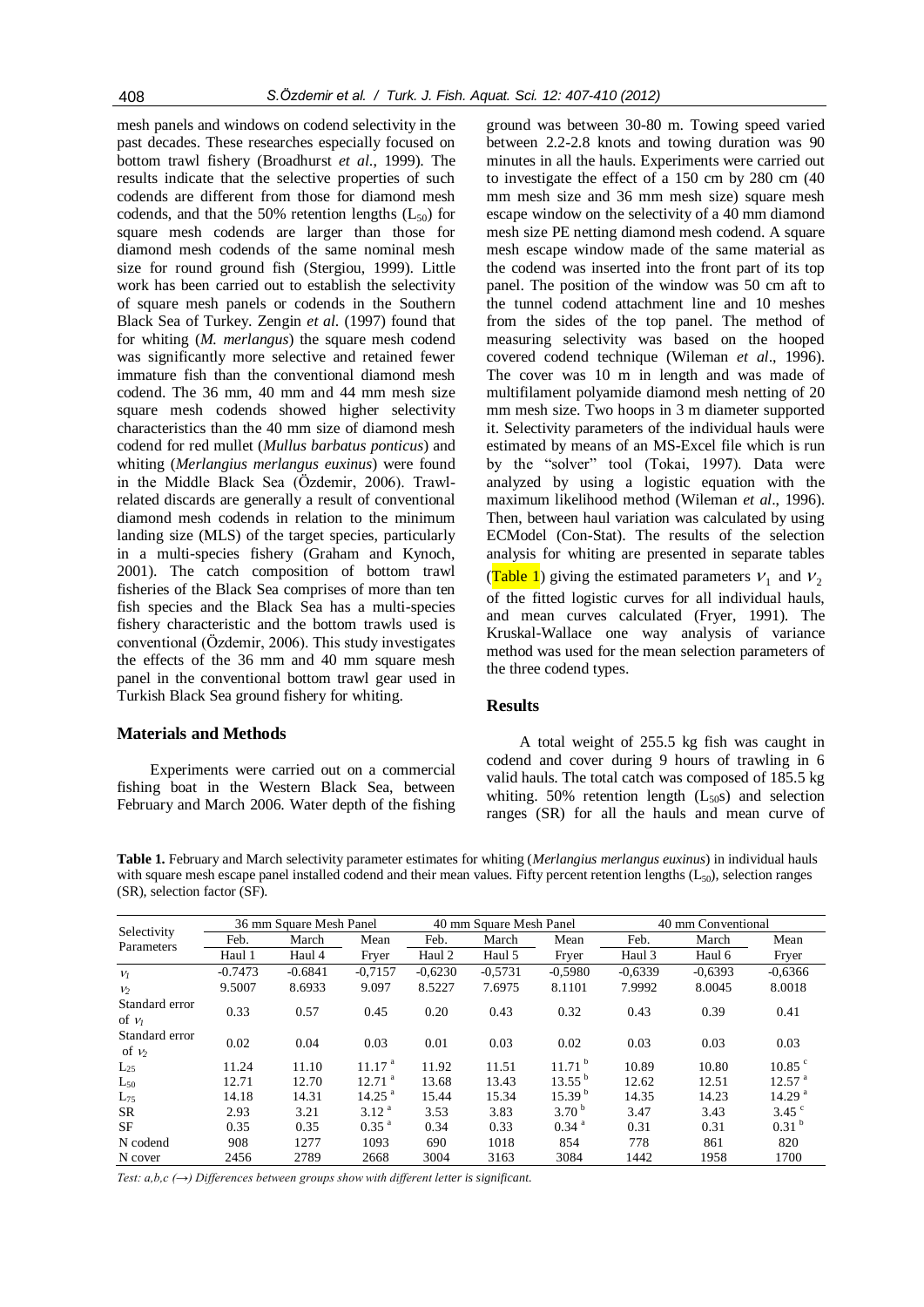window installed codend for whiting were given (Table 1). The mean parameters of the conventional codend from square mesh codends are also given in the table to demonstrate the differences. Mean  $L_{50}$ s and SR of whiting were found as 12.57 (se. 0.41) cm and 3.45 (se. 0.03) cm for 40 mm nominal diamond mesh, 12.71 (se. 0.45) cm and 3.12 (se. 0.03) cm for 36 mm square mesh panel and 13.55 (se. 0.32) cm and 3.70 (se. 0.02) cm for 40 mm square mesh panel, respectively. When the  $L_{50}$  is compared to those of conventional codends it can be seen that 40 mm square codend increases the  $L_{50}$  for whiting by at least 9.3% (Table 1). Although  $L_{50}$ s of three codends in February are higher than March, there are significant differences between selectivity parameters of February and March for all the three codends. Figure 1 also demonstrates individual and selection curves and length-frequency distribution of 40 mm conventional 36 mm and 40 mm square codends for whiting in February and March.

# **Discussion**

The large by-catch of undersized fish recorded by demersal trawls, the vast majority of which are subsequently discarded dead, is arguably one of the most serious issues that commercial fishermen and fisheries managers are currently facing. This mortality of immature fish results in smaller future stock sizes and reduced earnings for fishermen (Bullough *et al*., 2001). The minimum legal mesh size in the codend of trawl nets used in the Black Sea is 40 mm according to Turkish regulations (Anonymous, 2008). But it is impossible to provide sufficiently good selectivity by

the use of a single appropriate mesh size for trawl fishery in which the catch is composed of mixed species with different body shapes and sizes (Özbilgin and Tosunoğlu, 2003; Tosunoğlu *et al*., 2003). There have been only two studies on the comparison of selectivity of square and diamond mesh codends in the Black Sea by Turkish researchers (Zengin *et al*., 1997; Özdemir, 2006). The use of square mesh panels or escape windows has proven to be successful in several experiments in the Aegean Sea and Mediterranean (Tosunoğlu, 2007; Lucchetti, 2008; Tosunoğlu *et al*., 2009; Kaykaç *et al*., 2009; Aydın and Tosunoğlu, 2010). Similarly, this study confirms that the square mesh escape window installation in the forward part of the top panel of conventional trawl codend significantly increases the release of under minimum landing sizes of whiting, according to Turkish Fishery Regulations (Anonymous, 2008). Although the effect of escape window on the  $L_{50}$ s is significant for two square mesh panels, it is more expressed for 40 mm than for 36 mm. In conclusion, the present study shows that the installation of a square mesh escape window in the top panel of the conventional trawl codend used in Turkish demersal fisheries significantly reduces the by-catch of immature whiting. However, the 40 mm square mesh codend increases the release of some marketable whiting for which the minimum landing size is 13 cm. In the present study the escape ratio of these fish, in terms of number of individuals is 9.3%. Moreover, better results might be obtained if the window installation is tested and compared for other demersal species in different months, which caught by bottom trawl fisheries in Black Sea.



**Figure 1.** Individual and selection curves for square mesh panel installed codends and conventional codend in February and March. Length-frequency distributions of whiting that entered the codend and escaped are also in the figure.